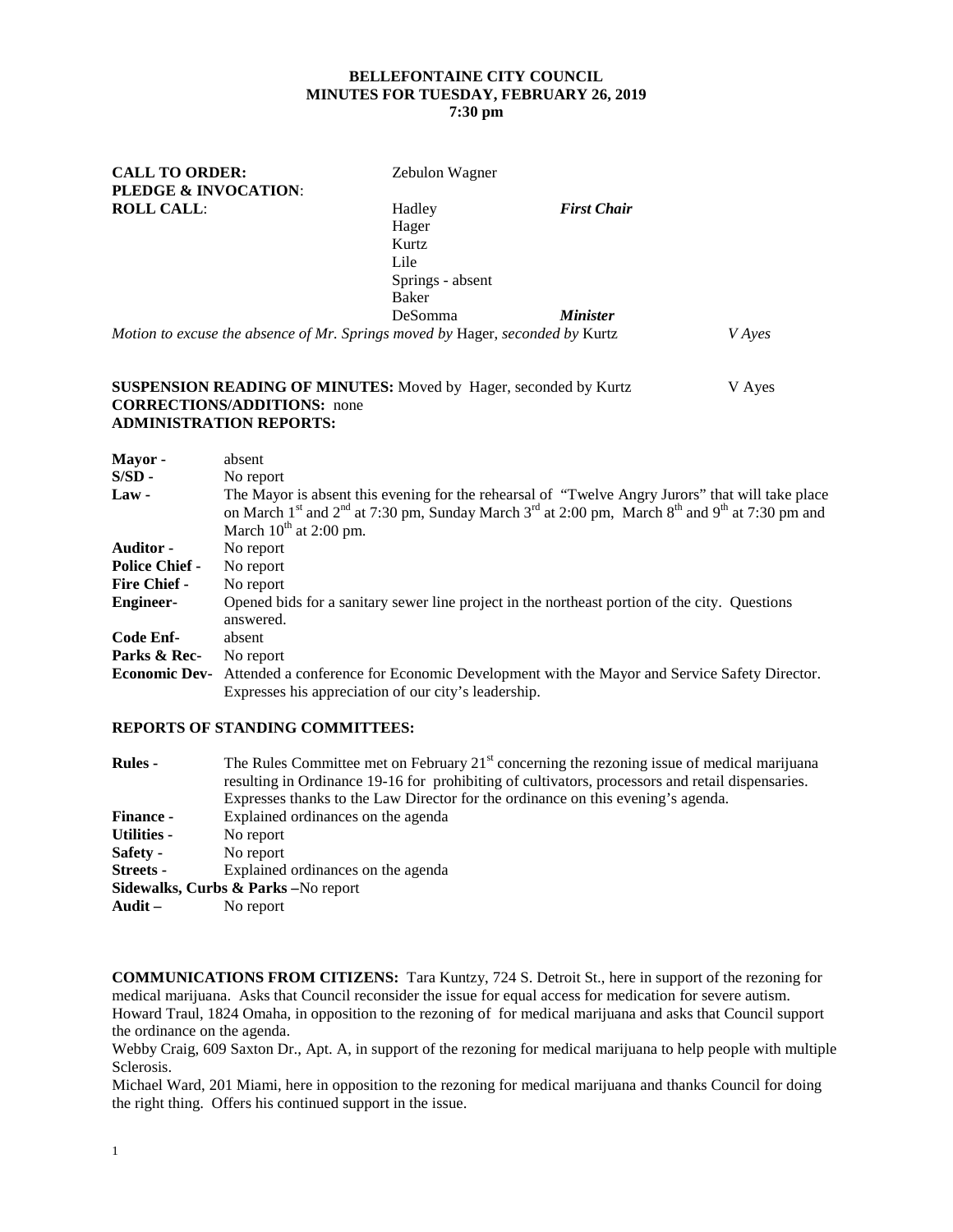Molly Rogan, 317 Kelly Way, in support of the rezoning for medical marijuana, in support of people with MS and autisim.

Jack Haver, 500 Gunntown Rd., here is support of the medical marijuana issue and offers handouts to Council and Administration from the Ohio Board of Pharmacy.

## **INTRODUCTION OF ORDINANCES:**

## **1. ORDINANCES FOR 1ST READING**

19-15 A. AN ORDINANCE AUTHORIZING THE SERVICE-SAFETY DIRECTOR TO ENTER INTO A CONTRACT WITH THE ARMORED GROUP OF DEARBORN HEIGHTS, MICHIGAN 4 FOR THE PURCHASE OF A SPECIAL RESPONSE TEAM ARMORED VEHICLE AND DECLARING AN EMERGENCY IN THE CITY OF BELLEFONTAINE, OHIO. **FINANCE**

| 3RR-      | Moved by Baker, seconded by DeSomma | V Ayes |
|-----------|-------------------------------------|--------|
| Passage-  |                                     |        |
| Adoption- |                                     |        |

19-16 B. AN ORDINANCE AUTHORIZING AND ESTABLISHING CHAPTER 730 ENTITLED "MEDICAL MARIJUANA" OF THE CODIFIED ORDINANCES OF THE CITY OF BELLEFONTAINE, OHIO, PROHIBITING CULTIVATORS, PROCESSORS AND RETAIL DISPENSARIES OF MEDICAL MARIJUANA AND DECLARING AN EMERGENCY IN THE CITY OF BELLEFONTAINE, OHIO. **RULES**

| $3RR-$    | Moved by Hager, seconded by Kurtz | V Ayes, Hadley no, DeSomma no |
|-----------|-----------------------------------|-------------------------------|
| Passage-  |                                   |                               |
| Adoption- |                                   |                               |

19-17 C. AN ORDINANCE VACATING A CERTAIN ALLEY IN THE VICINITY WEST OF SOUTH DETROIT STREET, IN THE CITY OF BELLEFONTAINE, LAKE TOWNSHIP, LOGAN COUNTY, OHIO, AND DECLARING AN EMERGENCY IN THE CITY OF BELLEFONTAINE. **STREET**

| $3RR-$    | Moved by Kurtz, seconded by Lile | V Ayes |
|-----------|----------------------------------|--------|
| Passage-  |                                  |        |
| Adoption- |                                  |        |

19-18 D. AN ORDINANCE VACATING A PORTION OF WEST STREET SOUTH OF CHARLES STREET, EAST OF CITY LOTS 2246-2249 AND WEST OF CITY LOTS 2267-2270 (728 NORTH DRIVE) IN THE CITY OF BELLEFONTAINE, LAKE TOWNSHIP, LOGAN COUNTY, OHIO, AND DECLARING AN EMERGENCY IN THE CITY OF BELLEFONTAINE, OHIO. **STREET**

| $3RR-$    | Moved by Kurtz, seconded by Lile | V Ayes |
|-----------|----------------------------------|--------|
| Passage-  |                                  |        |
| Adoption- |                                  |        |

19-19 E. AN ORDINANCE AMENDING THE ESTABLISHED PAY SCALE FOR CERTAIN HOURLY EMPLOYEES OF THE CITY OF BELLEFONTAINE TO INCLUDE THE POSITION OF PROBATION OFFICER AND DECLARING AN EMERGENCY IN THE CITY OF BELLEFONTAINE, OHIO. (2019 CLERICAL WORKERS PAY ORDINANCE) **FINANCE**

3RR- Moved by Baker, seconded by Lile V Ayes Passage-Adoption-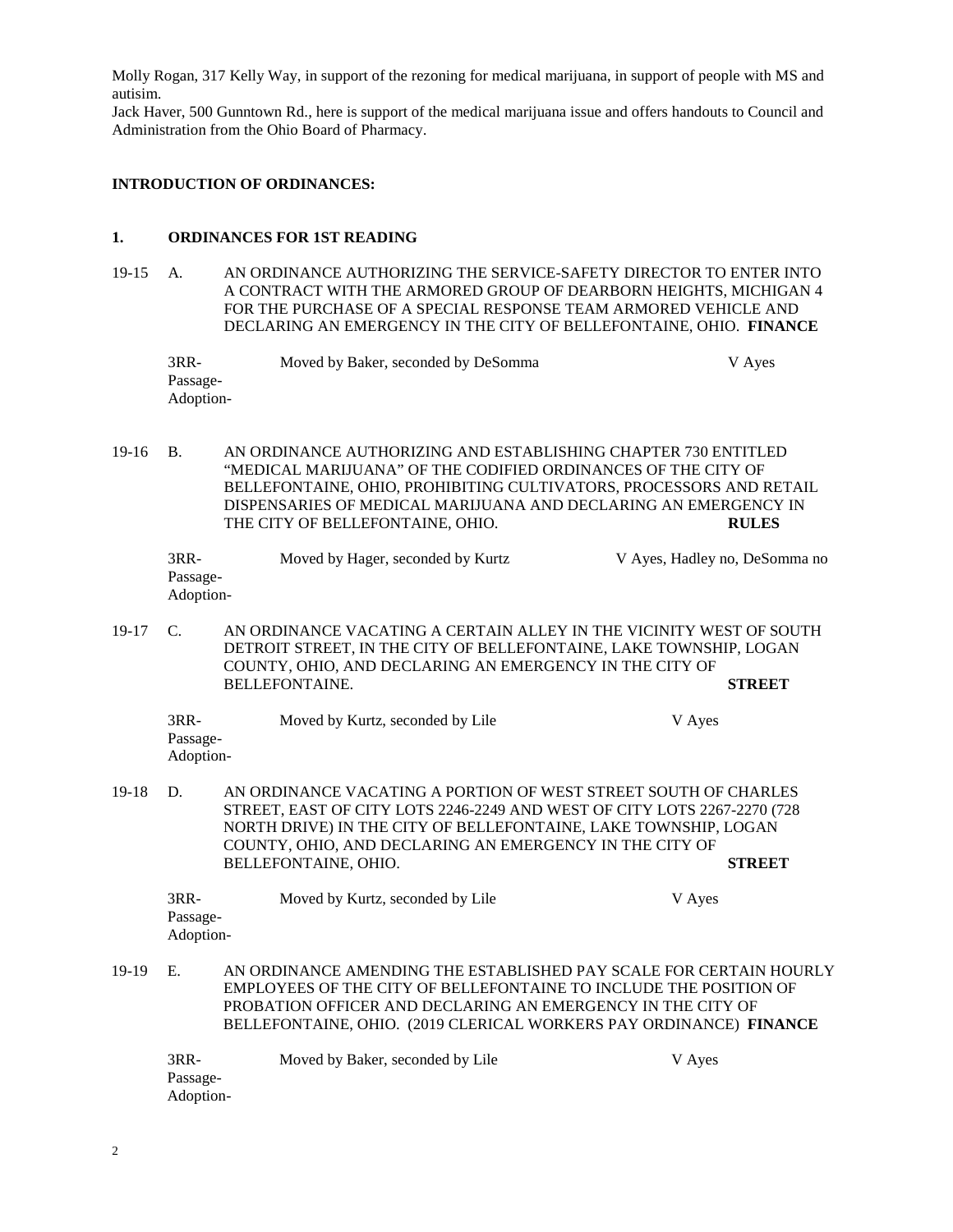### **2. ORDINANCES FOR 2ND READING**

19-04 A. AN ORDINANCE AMENDING THE ESTABLISHED PAY SCALE FOR CERTAIN HOURLY EMPLOYEES OF THE CITY OF BELLEFONTAINE AND DECLARING AN EMERGENCY IN THE CITY OF BELLEFONTAINE, OHIO. (2019 SUPERVISORY WAGE ORDINANCE) **FINANCE**

| $3RR-$    | Moved by Baker, seconded by Lile | V Ayes |
|-----------|----------------------------------|--------|
| Passage-  |                                  |        |
| Adoption- |                                  |        |

19-05 B. AN ORDINANCE AUTHORIZING THE CREATION OF A SECOND LIEUTENANT'S POSITION IN THE BELLEFONTAINE POLICE DEPARTMENT, AMENDING ORDINANCE NO. 97-45, AUTHORIZING THE SERVICE-SAFETY DIRECTOR TO PROCEED WITH THE TESTING FOR SAID POSITION AND DECLARING AN EMERGENCY IN THE CITY OF BELLEFONTAINE, OHIO. **FINANCE**

| So | 3RR-      | Moved by Baker, seconded by DeSomma | V Ayes |
|----|-----------|-------------------------------------|--------|
|    | Passage   |                                     |        |
|    | Adoption- |                                     |        |

19-07 C. AN ORDINANCE MAKING PERMANENT APPROPRIATIONS FOR CURRENT EXPENSES AND OTHER EXPENDITURES DURING THE FISCAL YEAR ENDING DECEMBER 31, 2019, AND DECLARING AN EMERGENCY IN THE CITY OF BELLEFONTAINE, OHIO. **FINANCE**

| 3RR-      | Moved by Baker, seconded by Lile | V Ayes |
|-----------|----------------------------------|--------|
| Passage-  |                                  |        |
| Adoption- |                                  |        |

19-08 D. AN ORDINANCE AUTHORIZING THE SERVICE-SAFETY DIRECTOR TO SEEK PROPOSALS AND/OR ADVERTISE FOR BIDS AND ENTER INTO CONTRACT WITH THE SELECTED CONTRACTOR AND/OR BIDDERS FOR THE 2019 STREET PAINTING & STRIPING PROJECT AND DECLARING AN EMERGENCY IN THE CITY OF BELLEFONTAINE, OHIO. **FINANCE**

| 3RR-      | Moved by Baker, seconded by DeSomma | V Ayes |
|-----------|-------------------------------------|--------|
| Passage-  |                                     |        |
| Adoption- |                                     |        |

19-09 E. AN ORDINANCE AUTHORIZING THE SERVICE-SAFETY DIRECTOR TO SEEK PROPOSALS AND/OR ADVERTISE FOR BIDS AND ENTER INTO CONTRACT WITH THE SELECTED CONTRACTORS AND/OR BIDDERS FOR THE 2019 STREET RESURFACING PROJECT AND DECLARING AN EMERGENCY IN THE CITY OF BELLEFONTAINE, OHIO. FINANCE OHIO. **FINANCE**

| $3RR-$    | Moved by Baker, seconded by Lile | V Aves |
|-----------|----------------------------------|--------|
| Passage-  |                                  |        |
| Adoption- |                                  |        |

19-10 F. AN ORDINANCE AUTHORIZING THE SERVICE-SAFETY DIRECTOR TO SEEK PROPOSALS AND/OR ADVERTISE FOR BIDS AND ENTER INTO CONTRACT WITH THE SELECTED CONTRACTOR AND/OR BIDDERS FOR THE WEST STREET CURB AND SIDEWALKS PROJECT AND DECLARING AN EMERGENCY IN THE CITY OF BELLEFONTAINE, OHIO. **FINANCE**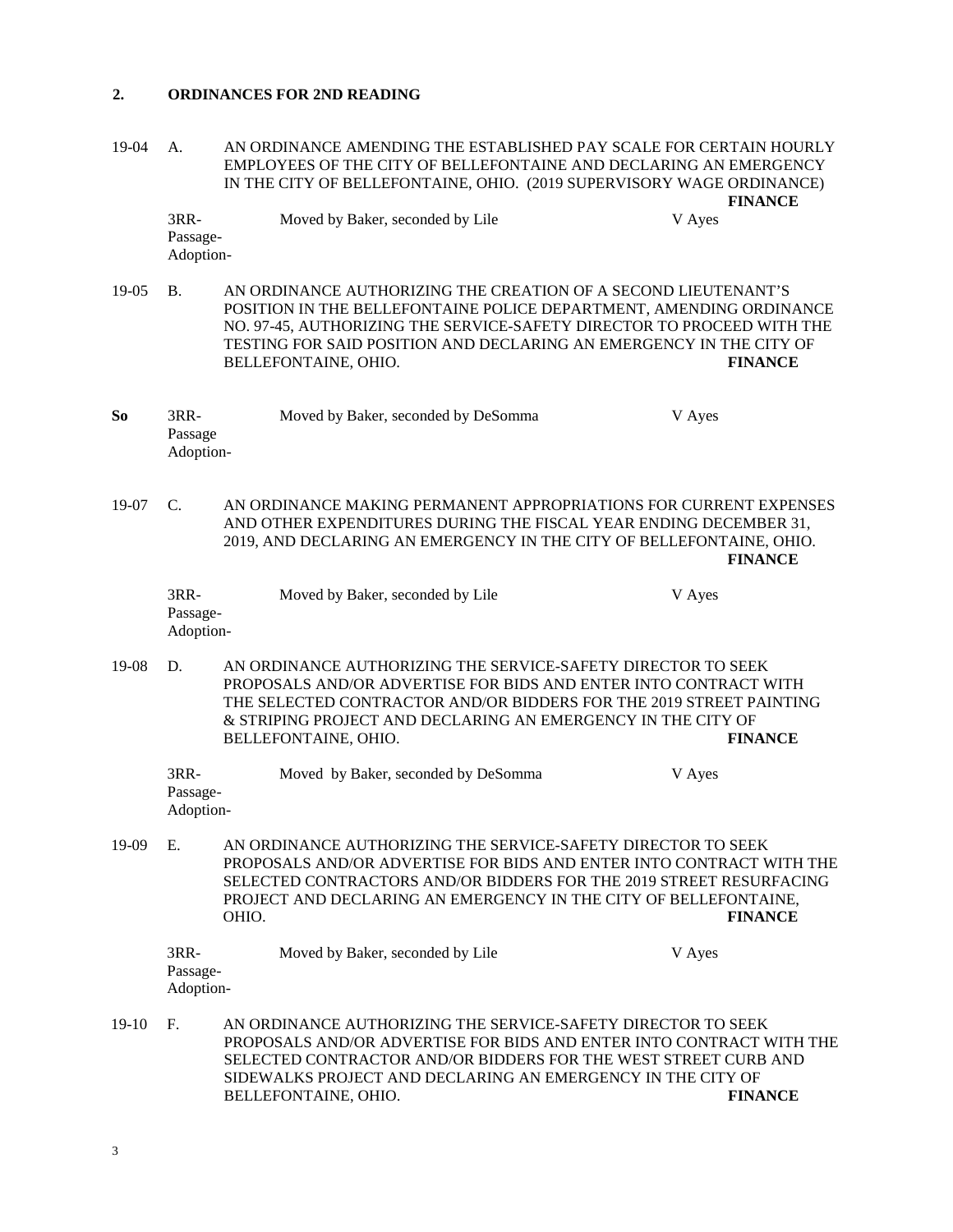|           | 3RR-<br>Passage-<br>Adoption- | Moved by Baker, seconded by Lile                                                                                                                                                                                                                                                                                                                                                                                                     | V Ayes                    |
|-----------|-------------------------------|--------------------------------------------------------------------------------------------------------------------------------------------------------------------------------------------------------------------------------------------------------------------------------------------------------------------------------------------------------------------------------------------------------------------------------------|---------------------------|
| $19 - 11$ | G.                            | AN ORDINANCE AUTHORIZING THE SERVICE-SAFETY DIRECTOR TO SEEK<br>PROPOSALS AND/OR ADVERTISE FOR BIDS AND ENTER INTO CONTRACT WITH<br>THE SELECTED CONTRACTOR AND/OR BIDDERS FOR THE W. SR 47 BUSINESS<br>PARK IMPROVEMENTS PROJECT AND DECLARING AN EMERGENCY IN THE CITY<br>OF BELLEFONTAINE, OHIO.                                                                                                                                  | <b>FINANCE</b>            |
|           | 3RR-<br>Passage-<br>Adoption- | Moved by Baker, seconded by Lile                                                                                                                                                                                                                                                                                                                                                                                                     | V Ayes                    |
| 19-12     | H.                            | AN ORDINANCE AUTHORIZING THE SERVICE-SAFETY DIRECTOR TO SEEK<br>PROPOSALS AND/OR ADVERTISE FOR BIDS AND ENTER INTO CONTRACT WITH<br>THE SELECTED CONTRACTOR AND/OR BIDDERS FOR THE TR 179 & TR 185<br>WATERLINE EXTENSION PROJECT AND DECLARING AN EMERGENCY IN THE<br>CITY OF BELLEFONTAINE, OHIO.                                                                                                                                  | <b>FINANCE</b>            |
|           | 3RR-<br>Passage-<br>Adoption- | Moved by Baker, seconded by Lile                                                                                                                                                                                                                                                                                                                                                                                                     | V Ayes                    |
| 19-13     | Ι.                            | AN ORDINANCE AUTHORIZING THE SERVICE-SAFETY DIRECTOR TO ENTER INTO<br>CONTRACT WITH CENTURY EQUIPMENT INC., OF HILLARD, OHIO FOR THE<br>PURCHASE OF A TORO GROUNDMASTER MODEL 4000-D WIDE AREA MOWER<br>THROUGH THE STATE OF OHIO CONTRACT PURCHASING PROGRAM AND<br>DECLARING AN EMERGENCY IN THE CITY OF BELLEFONTAINE, OHIO. FINANCE                                                                                              |                           |
|           | 3RR-<br>Passage-<br>Adoption- | Moved by Baker, seconded by DeSomma<br>Moved by Baker, seconded by DeSomma<br>Moved by Baker, seconded by DeSomma                                                                                                                                                                                                                                                                                                                    | V Ayes<br>VAyes<br>V Ayes |
| 19-14     | J.                            | AN ORDINANCE AUTHORIZING THE SERVICE-SAFETY DIRECTOR TO ENTER INTO<br>CONTRACT WITH SOUTHEASTERN EQUIPMENT COMPANY INC. FOR THE<br>PURCHASE OF A CASE FRONT END LOADER THROUGH THE STATE CONTRACT<br>PURCHASING PROGRAM AND AUTHORIZING THE SERVICE-SAFETY DIRECTOR TO<br>TRADE IN CERTAIN UNNEEDED EQUIPMENT AND APPLY THEIR TRADE VALUE<br>AGAINST SAID PURCHASE AND DECLARING AN EMERGENCY IN THE CITY OF<br>BELLEFONTAINE, OHIO. | <b>FINANCE</b>            |
|           | 3RR-<br>Passage-<br>Adoption- | Moved by Baker, seconded by Lile                                                                                                                                                                                                                                                                                                                                                                                                     | V Ayes                    |

# **3. ORDINANCES FOR 3RD READING**

**COMMUNICATIONS FROM CLERK:** Informs Council of a letter received from Spire Development stating their plans to be the general partner of a residential rental development located in or with a one-half mile radius of our political jurisdiction. Project is located northeast of the intersection of Shady Lane Drive and E Sandusky Ave. Anyone wanting more details can contact Mr. Henry.